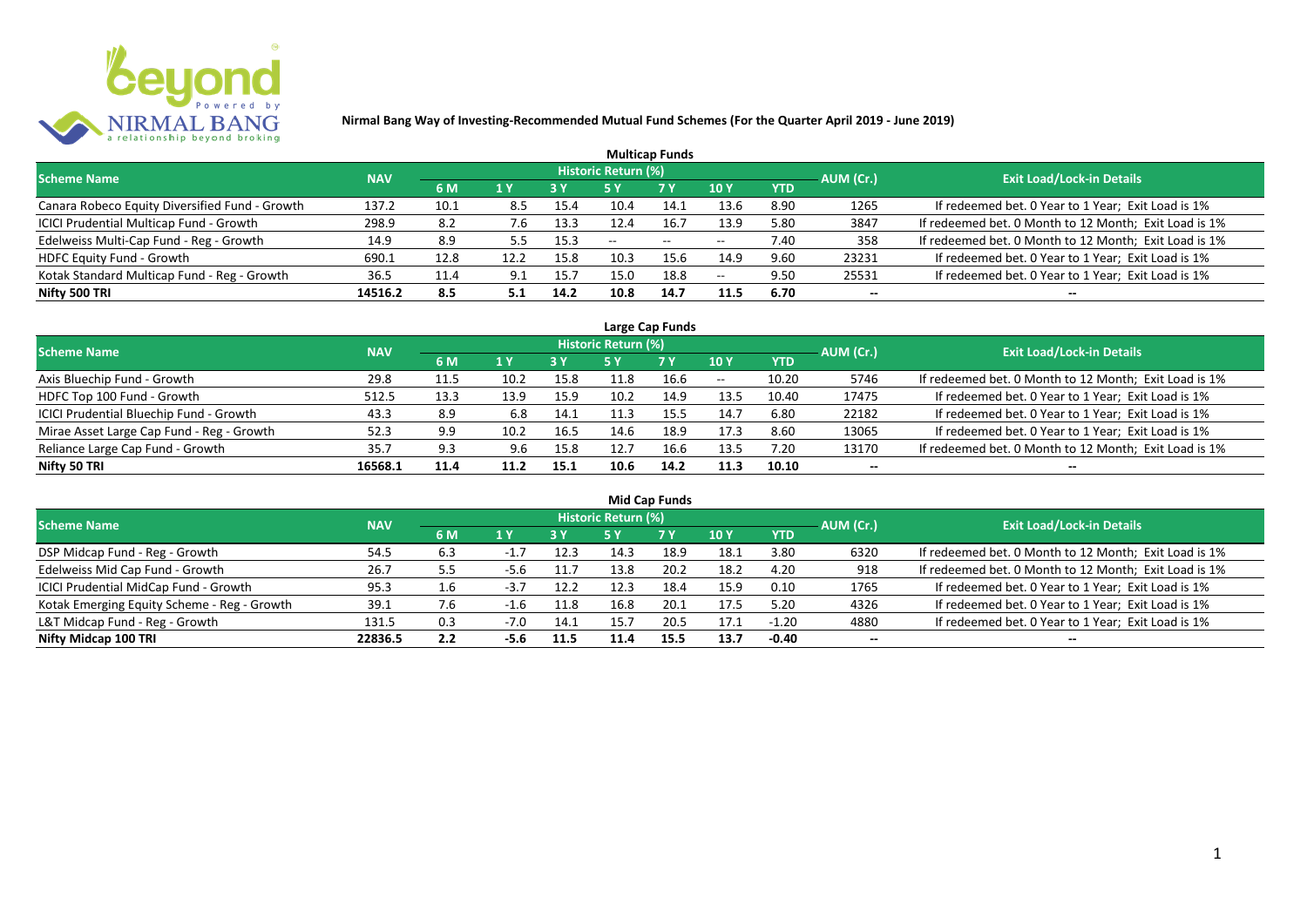

|                                           |            |     |        |      |                            | Large & Midcap |      |            |           |                                                    |
|-------------------------------------------|------------|-----|--------|------|----------------------------|----------------|------|------------|-----------|----------------------------------------------------|
| <b>Scheme Name</b>                        | <b>NAV</b> |     |        |      | <b>Historic Return (%)</b> |                |      |            | AUM (Cr.) | <b>Exit Load/Lock-in Details</b>                   |
|                                           |            | 6 M |        |      |                            | <b>7 Y</b>     | 10 Y | <b>YTD</b> |           |                                                    |
| Canara Robeco Emerging Equities - Growth  | 95.1       | 8.4 | 1.O    | 15.9 | 17.9                       | 22.9           | 21.2 | 6.80       | 4890      | If redeemed bet. 0 Year to 1 Year; Exit Load is 1% |
| IDFC Core Equity Fund - Reg - Growth      | 45.3       | 4.1 | $-0.6$ | 12.4 | 10.8                       | 14.0           | 10.4 | 2.60       | 3015      | If redeemed bet. 0 Day to 365 Day; Exit Load is 1% |
| Principal Emerging Bluechip Fund - Growth | 104.7      | 4.8 | -3.1   | 14.4 | 16.0                       | 21.6           | 18.0 | 3.60       | 2236      | If redeemed bet. 0 Year to 1 Year; Exit Load is 1% |
| NIFTY Large Midcap 250 TRI                | 7308.6     | 6.6 | 2.0    | 14.5 | 12.3                       | 16.6           | 13.3 | 4.50       | --        | $- -$                                              |

|                                                |            |      |     |      |                     | <b>Focused Funds</b> |            |            |           |                                                       |
|------------------------------------------------|------------|------|-----|------|---------------------|----------------------|------------|------------|-----------|-------------------------------------------------------|
| <b>Scheme Name</b>                             | <b>NAV</b> |      |     |      | Historic Return (%) |                      |            |            | AUM (Cr.) | <b>Exit Load/Lock-in Details</b>                      |
|                                                |            | 6 M  | 1 V |      |                     | 7 Y                  | 10Y        | <b>YTD</b> |           |                                                       |
| Axis Focused 25 Fund - Growth                  | 28.5       | 8.6  | 2.4 | 16.8 | 14.4                | $ -$                 | $\sim$ $-$ | 6.40       | 7978      | If redeemed bet. 0 Month to 12 Month; Exit Load is 1% |
| <b>IDFC Focused Equity Fund - Reg - Growth</b> | 37.5       | 6.4  |     | 13.4 | 8.8                 |                      | 9.3        | 6.30       | 1646      | If redeemed bet. 0 Days to 365 Days; Exit Load is 1%  |
| SBI Focused Equity Fund - Growth               | 144.4      | 12.1 | 6.2 | 14.7 | 15.2                | 18.0                 | 18.8       | 9.20       | 4634      | If redeemed bet. 0 Year to 1 Year; Exit Load is 1%    |
| <b>S&amp;P BSE 500</b>                         | 15436.6    | 7.9  | 3.8 | 12.9 | 9.5                 | 13.2                 | 10.4       | 6.20       | --        | --                                                    |

| <b>Small Cap Funds</b>                         |            |        |         |                            |      |           |            |            |           |                                                    |  |  |  |
|------------------------------------------------|------------|--------|---------|----------------------------|------|-----------|------------|------------|-----------|----------------------------------------------------|--|--|--|
| <b>Scheme Name</b>                             | <b>NAV</b> |        |         | <b>Historic Return (%)</b> |      |           |            |            | AUM (Cr.) | <b>Exit Load/Lock-in Details</b>                   |  |  |  |
|                                                |            | 6 M    | 1 Y     |                            | 5 Y  | <b>7Y</b> | <b>10Y</b> | <b>YTD</b> |           |                                                    |  |  |  |
| Franklin India Smaller Companies Fund - Growth | 54.1       | 5.6    | $-9.0$  | 8.6                        | 14.6 | 22.2      | 18.7       | 3.10       | 7577      | If redeemed bet. 0 Year to 1 Year; Exit Load is 1% |  |  |  |
| HDFC Small Cap Fund - Growth                   | 42.9       | 2.6    | $-6.8$  | 16.7                       | 15.3 | 18.5      | 16.0       | 0.90       | 8403      | If redeemed bet. 0 Year to 1 Year; Exit Load is 1% |  |  |  |
| L&T Emerging Businesses Fund - Reg - Growth    | 24.0       | $-1.0$ | $-11.0$ | 16.3                       | 15.9 | $--$      | $- -$      | $-3.20$    | 6177      | If redeemed bet. 0 Year to 1 Year; Exit Load is 1% |  |  |  |
| Reliance Small Cap Fund - Growth               | 40.1       | 2.0    | $-8.3$  | 15.1                       | 17.4 | 23.8      | $- -$      | 0.80       | 8438      | If redeemed bet. 0 Year to 1 Year; Exit Load is 1% |  |  |  |
| SBI Small Cap Fund - Growth                    | 51.8       |        | $-4.3$  | 16.4                       | 22.6 | 25.5      | $- -$      | 2.90       | 2188      | If redeemed bet. 0 Year to 1 Year; Exit Load is 1% |  |  |  |
| Nifty Smallcap 100 TRI                         | 7774.5     | 3.0    | $-16.5$ | 6.7                        | 4.7  | 11.3      | 10.1       | $-0.80$    | --        |                                                    |  |  |  |

#### **ELSS Schemes (Tax Saving u/s 80-C)**

| Scheme Name                                   | <b>NAV</b> |     |                | Historic Return (%) |       |                                                |               | AUM (Cr.)  | <b>Exit Load/Lock-in Details</b> |     |
|-----------------------------------------------|------------|-----|----------------|---------------------|-------|------------------------------------------------|---------------|------------|----------------------------------|-----|
|                                               |            | 6 M | 1 <sup>Y</sup> |                     | 5 Y   | <b>7 Y</b>                                     | $\sqrt{10}$ Y | <b>YTD</b> |                                  |     |
| Aditya Birla Sun Life Tax Relief 96 - Growth  | 31.3       | 2.b | $-1.3$         | 12.5                | 14.4  | 18.2                                           | 13.7          | 1.40       | 8913                             | Nil |
| Axis Long Term Equity Fund - Growth           | 45.8       | 7.8 | 4.4            | 14.2                | 15.2  | 20.5                                           | $- -$         | 6.70       | 19817                            | Nil |
| IDFC Tax Advantage (ELSS) Fund - Reg - Growth | 57.0       | 6.9 |                | 14.2                | 13.3  | 17.8                                           | 15.0          | 5.70       | 2063                             | Nil |
| Invesco India Tax Plan - Growth               | 51.7       | 6.8 | 1.8            | 13.4                | 13.4  | 17.6                                           | 16.2          | 5.50       | 870                              | Nil |
| Mirae Asset Tax Saver Fund - Reg - Growth     | 18.1       | 9.5 | 9.9            | 19.8                | $- -$ | $\hspace{0.1mm}-\hspace{0.1mm}-\hspace{0.1mm}$ | $- -$         | 8.40       | 2112                             | Nil |
| <b>S&amp;P BSE 200 TRI</b>                    | 5903.4     | 8.9 |                | 14.6                | 11.1  | 14.9                                           | 12.0          | 7.20       | $- -$                            | $-$ |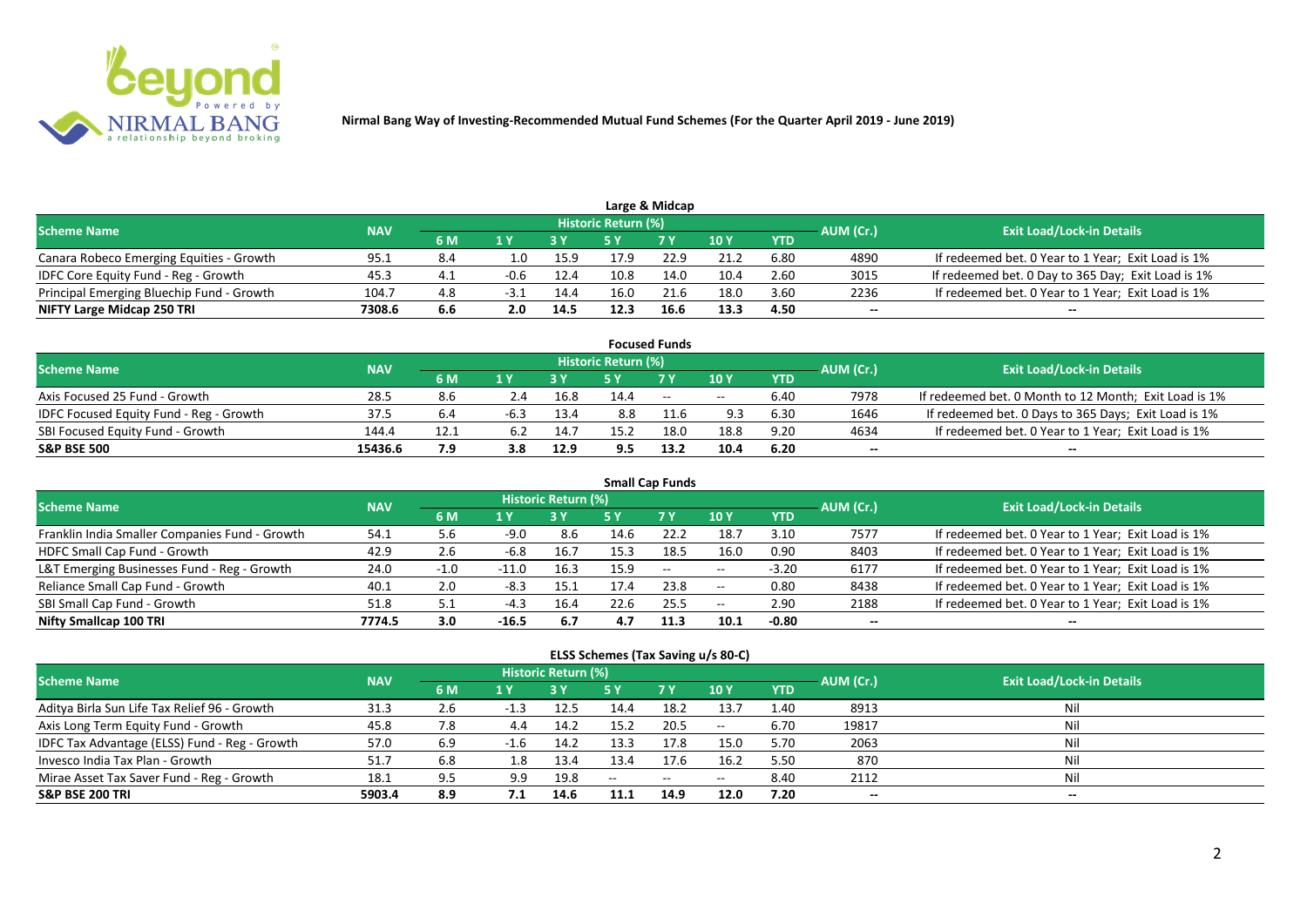

| <b>Contra/Value Fund</b>                  |            |     |      |                     |      |            |      |            |           |                                                       |  |  |  |
|-------------------------------------------|------------|-----|------|---------------------|------|------------|------|------------|-----------|-------------------------------------------------------|--|--|--|
| <b>Scheme Name</b>                        | <b>NAV</b> |     |      | Historic Return (%) |      |            |      |            | AUM (Cr.) | <b>Exit Load/Lock-in Details</b>                      |  |  |  |
|                                           |            | 6 M |      |                     |      | <b>7 Y</b> | 10Y  | <b>YTD</b> |           |                                                       |  |  |  |
| Kotak India EQ Contra Fund - Reg - Growth | 53.4       | 8.0 | 5.5  | 15.6                |      | 15.0       | 12.8 | 6.80       | 853       | If redeemed bet. 0 Year to 1 Year; Exit Load is 1%    |  |  |  |
| Tata Equity P/E Fund - Reg - Growth       | 135.3      | 5.5 | -3.1 | 15.4                | 13.4 | .7.8       | 15.8 | 3.30       | 5602      | If redeemed bet. 0 Month to 12 Month; Exit Load is 1% |  |  |  |
| UTI Value Opportunities Fund - Growth     | 61.        |     |      | 10.3                | 8.0  | 12.2       | 12.1 | 5.70       | 4571      | If redeemed bet. 0 Year to 1 Year; Exit Load is 1%    |  |  |  |
| Nifty 500 TRI                             | 14516.2    | 8.5 |      | 14.2                | 10.8 | 14.7       | 11.5 | 6.70       | --        | $- -$                                                 |  |  |  |

| Sector/Thematic                                                           |            |        |      |                            |      |           |                          |            |           |                                                    |  |  |  |
|---------------------------------------------------------------------------|------------|--------|------|----------------------------|------|-----------|--------------------------|------------|-----------|----------------------------------------------------|--|--|--|
| <b>Scheme Name</b>                                                        | <b>NAV</b> |        |      | <b>Historic Return (%)</b> |      |           |                          |            | AUM (Cr.) | <b>Exit Load/Lock-in Details</b>                   |  |  |  |
|                                                                           |            | 6 M    | 1 Y  | <b>3 Y</b>                 | 5 Y  | <b>7Y</b> | <b>10Y</b>               | <b>YTD</b> |           |                                                    |  |  |  |
| Canara Robeco Consumer Trends Fund - Reg - Growth                         | 39.9       | 7.3    | 4.7  | 15.9                       | 15.1 | 17.4      | $- -$                    | 6.00       | 335       | If redeemed bet. 0 Year to 1 Year; Exit Load is 1% |  |  |  |
| Mirae Asset Great Consumer Fund - Growth                                  | 34.8       | 3.4    | 3.8  | 17.3                       | 14.6 | 18.0      | $\overline{\phantom{a}}$ | 1.70       | 777       | If redeemed bet. 0 Year to 1 Year; Exit Load is 1% |  |  |  |
| <b>ICICI Prudential Technology Fund - Growth</b>                          | 59.0       | 3.4    | 8.0  | 12.6                       | 12.7 | 18.2      | 20.5                     | 4.10       | 456       | If redeemed bet. 0 Day to 15 Day; Exit Load is 1%  |  |  |  |
| Reliance Pharma Fund - Growth                                             | 141.9      | $-4.9$ | 1.4  | 3.0                        | 9.2  | 14.1      | 18.4                     | $-5.10$    | 2492      | If redeemed bet. 0 Year to 1 Year; Exit Load is 1% |  |  |  |
| ICICI Prudential Banking and Financial Services Fund -<br>Retail - Growth | 68.1       | 15.9   | 12.9 | 21.5                       | 17.2 | 21.8      | 19.5                     | 11.90      | 3299      | If redeemed bet. 0 Day to 15 Day; Exit Load is 1%  |  |  |  |
| Reliance Banking Fund - Growth                                            | 294.9      | 14.7   | 8.9  | 19.3                       | 14.3 | 17.8      | 17.5                     | 11.30      | 3203      | If redeemed bet. 0 Year to 1 Year; Exit Load is 1% |  |  |  |
| Nifty 500 TRI                                                             | 14516.2    | 8.5    | 5.1  | 14.2                       | 10.8 | 14.7      | 11.5                     | 6.70       | $- -$     | $\overline{\phantom{a}}$                           |  |  |  |

| <b>Dynamic Asset Allocation Funds</b>            |            |     |      |                            |      |           |            |            |           |                                                         |  |  |  |
|--------------------------------------------------|------------|-----|------|----------------------------|------|-----------|------------|------------|-----------|---------------------------------------------------------|--|--|--|
| <b>Scheme Name</b>                               | <b>NAV</b> |     |      | <b>Historic Return (%)</b> |      |           |            |            |           | <b>Exit Load/Lock-in Details</b>                        |  |  |  |
|                                                  |            | 6 M | 1 Y  |                            | 5 Y  | <b>7Y</b> | <b>10Y</b> | <b>YTD</b> | AUM (Cr.) |                                                         |  |  |  |
| ICICI Prudential Balanced Advantage Fund - Reg - |            |     |      |                            |      |           |            |            |           |                                                         |  |  |  |
| Growth                                           | 36.3       | 6.4 | 7.3  | 10.4                       | 10.2 | 13.7      | 12.8       | 5.00       | 29105     | If redeemed bet. 0 Year to 1 Year; Exit Load is 1%      |  |  |  |
| Invesco India Dynamic Equity Fund - Growth       | 29.3       | 6.8 |      | 10.9                       | 9.7  |           | 12.7       | 6.20       | 995       | If redeemed bet. 0 Month to 3 Month; Exit Load is 0.25% |  |  |  |
| SBI Dynamic Asset Allocation Fund - Reg - Growth | 13.5       | 2.9 | 3.1  | 8.4                        | --   | $- -$     | $- -$      | 2.80       | 669       | If redeemed bet. 0 Month to 12 Month; Exit Load is 1%   |  |  |  |
| NIFTY 50 Hybrid Composite Debt 65:35 Index       | 10150.4    | 9.4 | 11.5 | 12.5                       | 10.0 | 12.3      | 10.3       | 8.30       | --        | $- -$                                                   |  |  |  |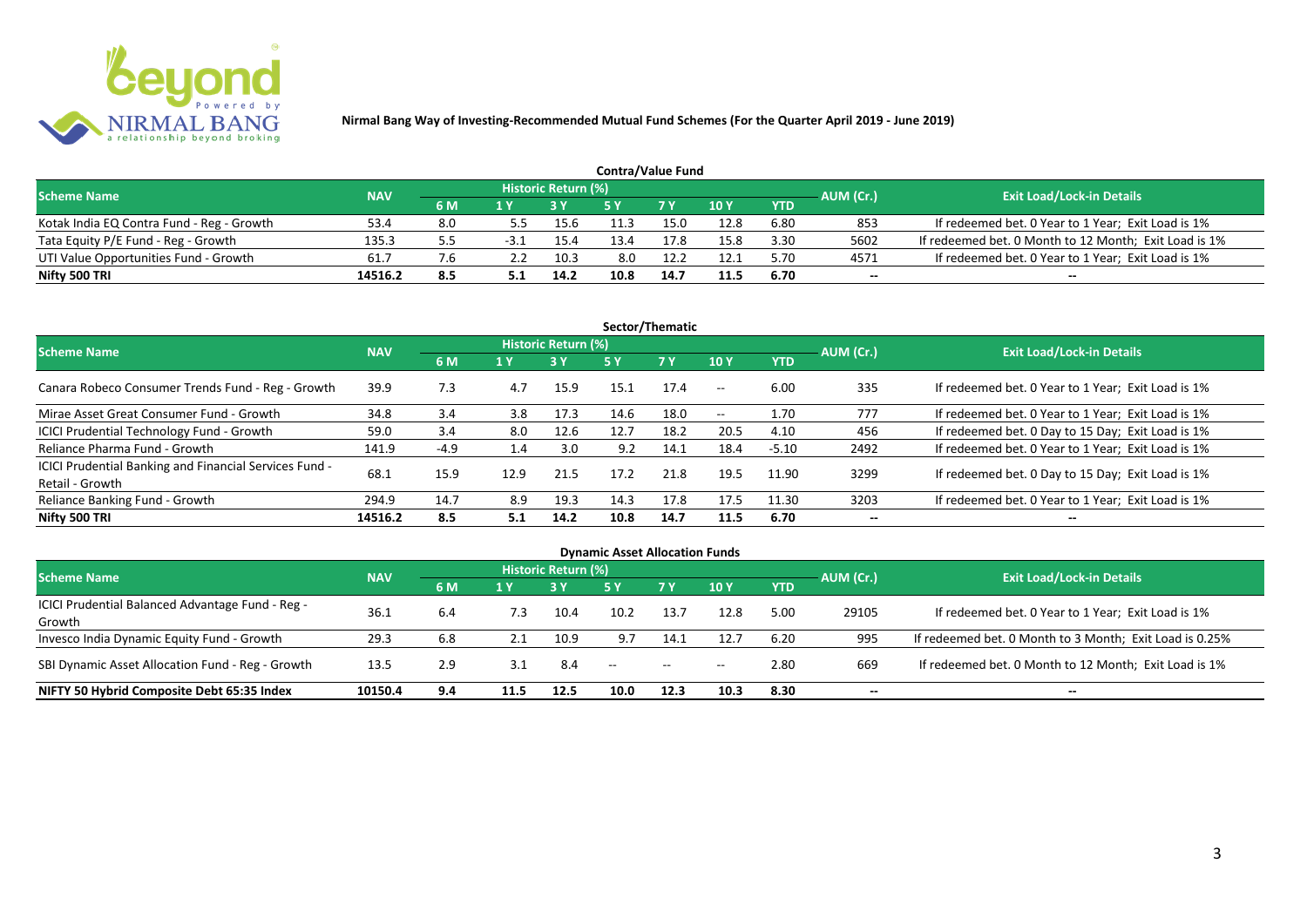

| <b>Hybrid Aggressive</b>                        |            |     |        |                            |      |      |            |            |                          |                                                       |  |  |  |
|-------------------------------------------------|------------|-----|--------|----------------------------|------|------|------------|------------|--------------------------|-------------------------------------------------------|--|--|--|
| <b>Scheme Name</b>                              | <b>NAV</b> |     |        | <b>Historic Return (%)</b> |      |      |            |            | AUM (Cr.)                | <b>Exit Load/Lock-in Details</b>                      |  |  |  |
|                                                 |            | 6 M | 1 Y    |                            | 5 Y  | 7 Y  | <b>10Y</b> | <b>YTD</b> |                          |                                                       |  |  |  |
| HDFC Hybrid Equity Fund - Growth                | 54.9       | 8.2 | 6.6    | 10.7                       | 7.0  | -1.6 | 11.4       | 6.80       | 22665                    | If redeemed bet. 0 Year to 1 Year; Exit Load is 1%    |  |  |  |
| ICICI Prudential Equity & Debt Fund - Growth    | 136.6      | 8.9 | 7.7    | 13.4                       |      | 16.1 | 14.9       | 6.70       | 26036                    | If redeemed bet. 0 Year to 1 Year; Exit Load is 1%    |  |  |  |
| Mirae Asset Hybrid - Equity Fund - Reg - Growth | 15.1       | 8.9 | 10.5   | 13.8                       | $-$  | $--$ | $- -$      | 7.70       | 2038                     | If redeemed bet. 0 Year to 1 Year; Exit Load is 1%    |  |  |  |
| Reliance Equity Hybrid Fund - Growth            | 53.7       | 3.1 | $-2.2$ | 9.3                        | 10.4 | 13.7 | 12.7       | 1.60       | 11257                    | If redeemed bet. 0 Month to 12 Month; Exit Load is 1% |  |  |  |
| Canara Robeco Equity Hybrid Fund - Growth       | 161.3      | 8.3 | 8.0    | 12.6                       | 11.9 | 14.5 | 13.6       | 7.20       | 2242                     | If redeemed bet. 0 Year to 1 Year; Exit Load is 1%    |  |  |  |
| NIFTY 50 Hybrid Composite Debt 65:35 Index      | 10150.4    | 9.4 | 11.5   | 12.5                       | 10.0 | 12.3 | 10.3       | 8.30       | $\overline{\phantom{a}}$ | $- -$                                                 |  |  |  |

| <b>Arbitrage Fund</b>                      |            |                  |    |                            |     |     |     |            |           |                                                         |  |  |  |
|--------------------------------------------|------------|------------------|----|----------------------------|-----|-----|-----|------------|-----------|---------------------------------------------------------|--|--|--|
| <b>Scheme Name</b>                         | <b>NAV</b> |                  |    | <b>Historic Return (%)</b> |     |     |     |            | AUM (Cr.) | <b>Exit Load/Lock-in Details</b>                        |  |  |  |
|                                            |            | $4\,$ M $\prime$ | 3M | 6 M                        |     | 2V  |     | <b>YTD</b> |           |                                                         |  |  |  |
| IDFC Arbitrage Fund - Reg - Growth         | 23.6       |                  |    | 6.8                        |     |     | 6.2 | 6.90       | 4643      | If redeemed bet. 0 Month to 1 Month; Exit Load is 0.25% |  |  |  |
| Kotak Equity Arbitrage Fund - Reg - Growth | 26.8       |                  |    | 6.6                        | 6.6 |     | 6.3 | 6.70       | 13360     | If redeemed bet. 0 Day to 30 Day; Exit Load is 0.25%    |  |  |  |
| Reliance Arbitrage Fund - Growth           | 19.2       |                  |    | 6.9                        | 6.6 | b.5 | 6.4 | 6.90       | 8535      | If redeemed bet. 0 Month to 1 Month; Exit Load is 0.25% |  |  |  |

|                                          |            |     |     |                     |                          | <b>Equity Saver</b>      |       |            |           |                                                       |
|------------------------------------------|------------|-----|-----|---------------------|--------------------------|--------------------------|-------|------------|-----------|-------------------------------------------------------|
| <b>Scheme Name</b>                       | <b>NAV</b> |     |     | Historic Return (%) |                          |                          |       |            | AUM (Cr.) | <b>Exit Load/Lock-in Details</b>                      |
|                                          |            | 6 M | 1 V |                     |                          | <b>7Y</b>                | 10Y   | <b>YTD</b> |           |                                                       |
| Axis Equity Saver Fund - Reg - Growth    | 13.0       | 5.4 |     | 8.6                 | $\overline{\phantom{m}}$ | $\overline{\phantom{a}}$ | $- -$ | 4.80       | 769       | If redeemed bet. 0 Month to 12 Month; Exit Load is 1% |
| <b>HDFC Equity Savings Fund - Growth</b> | 37.2       | 5.8 | 6.5 | 10.9                | 8.3                      |                          | 9.7   | 4.80       | 5614      | If redeemed bet. 0 Year to 1 Year; Exit Load is 1%    |
| Kotak Equity Savings Fund - Reg - Growth | 14.4       | 4.9 |     | 8.6                 | $-$                      | $\sim$                   | $- -$ | 3.80       | 2158      | If redeemed bet. 0 Year to 1 Year; Exit Load is 1%    |
| CRISIL Hybrid 50+50 - Moderate Index*    | $- -$      | --  | $-$ | $- -$               | --                       | $-$                      | $- -$ | $- -$      | $-$       | $- -$                                                 |

| <b>Liquid Funds</b>                            |            |                |     |                            |                          |                          |                          |                          |                          |                                  |  |  |  |  |
|------------------------------------------------|------------|----------------|-----|----------------------------|--------------------------|--------------------------|--------------------------|--------------------------|--------------------------|----------------------------------|--|--|--|--|
| <b>Scheme Name</b>                             | <b>NAV</b> |                |     | <b>Historic Return (%)</b> |                          |                          | <b>YTM</b>               | Avg                      | AUM (Cr.)                | <b>Exit Load/Lock-in Details</b> |  |  |  |  |
|                                                |            | 1 <sub>W</sub> | 2W  | 1 M                        | 3 M                      | 1Y                       |                          | <b>Maturity</b>          |                          |                                  |  |  |  |  |
| Axis Liquid Fund - Growth                      | 2094.6     | 6.9            | 7.0 |                            | 4.'                      |                          | 6.9                      | $\hspace{0.05cm}$        | 32993                    | Nil                              |  |  |  |  |
| Franklin India Liquid Fund - Super IP - Growth | 2828.8     | 6.9            |     | 7.3                        |                          |                          |                          | $\hspace{0.05cm}$        | 12783                    | Nil                              |  |  |  |  |
| Kotak Liquid Scheme - Reg - Growth             | 3825.7     | 6.8            | 7.0 | 7.1                        | 7.2                      | 7.4                      | 6.8                      | 0.10                     | 31694                    | Nil                              |  |  |  |  |
| Reliance Liquid Fund - Growth                  | 4605.7     | 7.2            | 7.3 |                            | 7.5                      | 7.6                      | 7.3                      | $\overline{\phantom{a}}$ | 31841                    | Nil                              |  |  |  |  |
| UTI Liquid Cash Plan - Reg - Growth            | 3093.7     | 6.9            |     |                            |                          | 7.b                      | 7.0                      | $\overline{\phantom{a}}$ | 43477                    | Nil                              |  |  |  |  |
| <b>CRISIL Liquid Fund Index</b>                | $- -$      | 6.9            | 7.4 | 7.7                        | $\overline{\phantom{a}}$ | $\overline{\phantom{a}}$ | $\overline{\phantom{a}}$ | $\overline{\phantom{a}}$ | $\overline{\phantom{a}}$ | $- -$                            |  |  |  |  |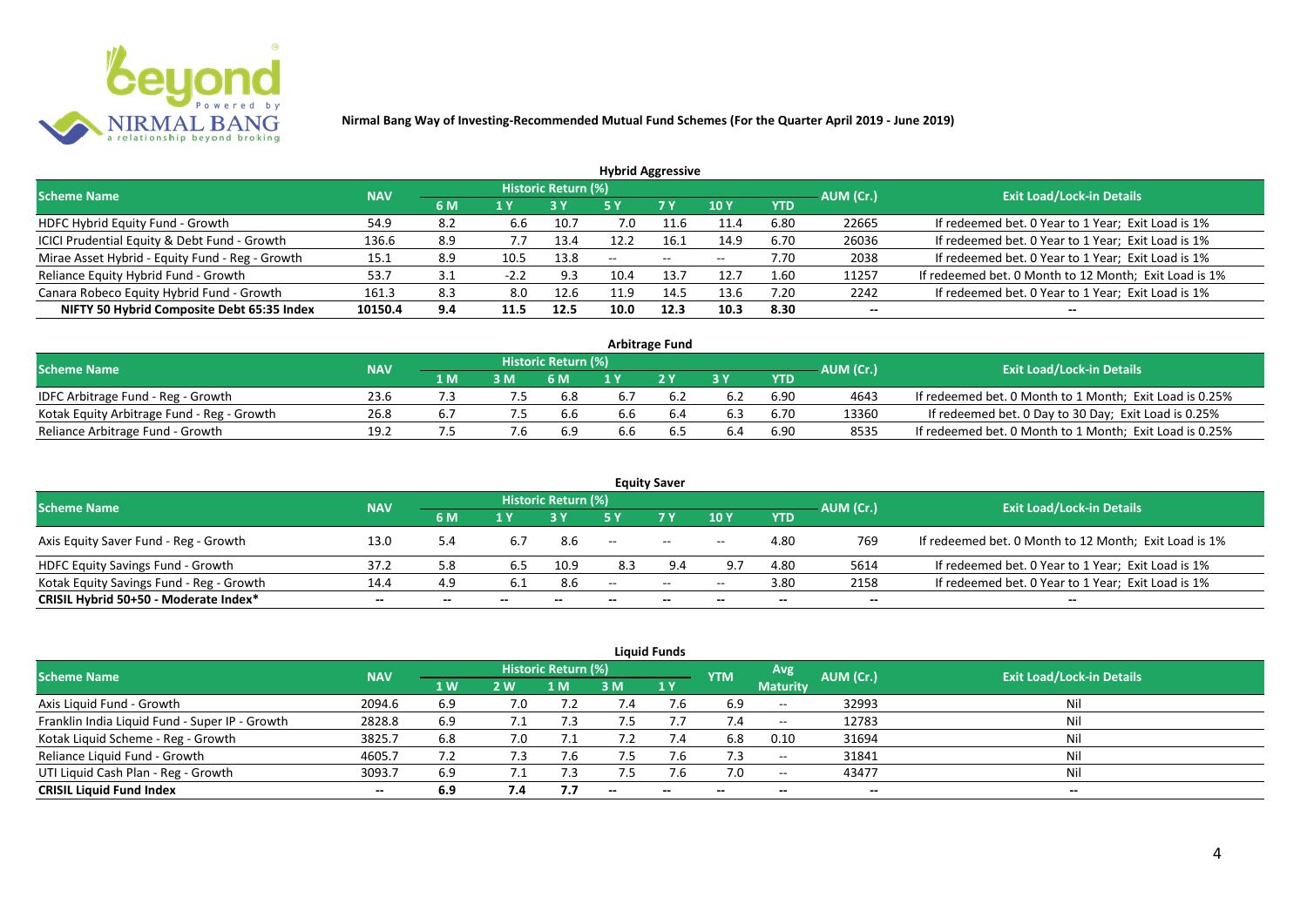

| Ultra Short Fund                                  |            |      |     |                            |       |                   |                          |                 |           |                                  |  |  |  |
|---------------------------------------------------|------------|------|-----|----------------------------|-------|-------------------|--------------------------|-----------------|-----------|----------------------------------|--|--|--|
| <b>Scheme Name</b>                                | <b>NAV</b> |      |     | <b>Historic Return (%)</b> |       |                   | <b>YTM</b>               | Avg             | AUM (Cr.) | <b>Exit Load/Lock-in Details</b> |  |  |  |
|                                                   |            | 1 M  | 3M  | 6 M                        |       | 3Y                |                          | <b>Maturity</b> |           |                                  |  |  |  |
| Aditya Birla Sun Life Savings Fund - Reg - Growth | 375.2      | 10.0 | 8.8 | 8.9                        | 8.7   | 7.9               | 8.4                      | $- -$           | 15788     | Nil                              |  |  |  |
| HDFC Ultra Short Term Fund - Reg - Growth         | 10.6       | 9.0  | 8.4 | 8.4                        | $-$   | $- -$             | د. ا                     | 0.41            | 6196      | Nil                              |  |  |  |
| IDFC Ultra Short Term Fund - Reg - Growth         | 10.8       | 9.5  | 8.6 | 8.6                        | $- -$ | $\hspace{0.05cm}$ | 7.0                      | 0.37            | 2549      | Nil                              |  |  |  |
| Kotak Savings Fund - Reg - Growth                 | 30.4       | 9.3  | 8.2 | 8.4                        | 8.2   |                   |                          | 0.47            | 13037     | Nil                              |  |  |  |
| SBI Magnum Ultra Short Duration Fund - Growth     | 4208.3     | 9.0  | 8.1 | 8.3                        | 8.4   | $\sqrt{4}$        |                          | $- -$           | 8691      | Nil                              |  |  |  |
| <b>NIFTY Ultra Short Duration Debt Index</b>      | 3844.4     | 9.4  | 8.3 | 8.4                        | 8.4   | 7.6               | $\overline{\phantom{a}}$ | $- -$           | --        | $- -$                            |  |  |  |

| <b>Money Market Fund</b>                                   |            |                |       |                     |     |           |            |                 |           |                                  |  |  |  |
|------------------------------------------------------------|------------|----------------|-------|---------------------|-----|-----------|------------|-----------------|-----------|----------------------------------|--|--|--|
| <b>Scheme Name</b>                                         | <b>NAV</b> |                |       | Historic Return (%) |     |           | <b>YTM</b> | Avg             | AUM (Cr.) | <b>Exit Load/Lock-in Details</b> |  |  |  |
|                                                            |            | 1 <sub>M</sub> | 3 M   | 6 M                 | 1 Y | <b>3Y</b> |            | <b>Maturity</b> |           |                                  |  |  |  |
| Aditya Birla Sun Life Money Manager Fund - Reg -<br>Growth | 254.3      | 9.7            | 8.6   | 8.5                 | 8.5 | 7.5       | 7.7        | $--$            | 11117     | Nil                              |  |  |  |
| ICICI Prudential Money Market Fund - Reg - Growth          | 262.8      | 9.5            | 8.4   | -8.4                | 8.2 | 7.3       | 7.2        | 0.47            | 8992      | Nil                              |  |  |  |
| Reliance Money Market Fund - Growth                        | 2868.9     | 10.0           | 8.7   | 8.7                 | 8.6 | 7.4       | 7.7        | $- -$           | 3278      | Nil                              |  |  |  |
| UTI Money Market Fund - Reg - Growth                       | 2132.1     | 9.3            | 8.5   | 8.5                 | 8.4 | 7.4       | 7.8        | $- -$           | 7578      | Nil                              |  |  |  |
| <b>CRISIL Liquid Fund Index</b>                            | $- -$      | 7.7            | $- -$ |                     |     |           | $- -$      | $- -$           | $- -$     | $- -$                            |  |  |  |

|                                                 |            |                        |     |                            |     | <b>Short Term Fund</b> |            |                 |           |                                                      |
|-------------------------------------------------|------------|------------------------|-----|----------------------------|-----|------------------------|------------|-----------------|-----------|------------------------------------------------------|
| <b>Scheme Name</b>                              | <b>NAV</b> |                        |     | <b>Historic Return (%)</b> |     |                        | <b>YTM</b> | <b>Avg</b>      | AUM (Cr.) | <b>Exit Load/Lock-in Details</b>                     |
|                                                 |            | $\bm{1}$ M $\bm{\ell}$ | 3M  | 6 M                        |     | 73 Y                   |            | <b>Maturity</b> |           |                                                      |
| Franklin India STIP - Growth                    | 4024.7     |                        |     | 8.0                        | 9.4 | 8.9                    | 11.4       | $- -$           | 13368     | If redeemed bet. 0 Year to 1 Year; Exit Load is 0.5% |
| HDFC Short Term Debt Fund - Growth              | 21.0       | 14.0                   | 9.2 | 9.3                        | 9.0 |                        | 7.9        | 2.08            | 7956      |                                                      |
| IDFC Bond Fund - Short Term Plan - Reg - Growth | 38.6       | 14.9                   | 8.9 | 10.1                       |     |                        |            | 1.99            | 7525      | Nil                                                  |
| Kotak Bond Short Term Plan - Reg - Growth       | 35.4       | 16.2                   | 9.6 | 9.8                        | 9.0 |                        | 8.0        | 2.74            | 8993      | Nil                                                  |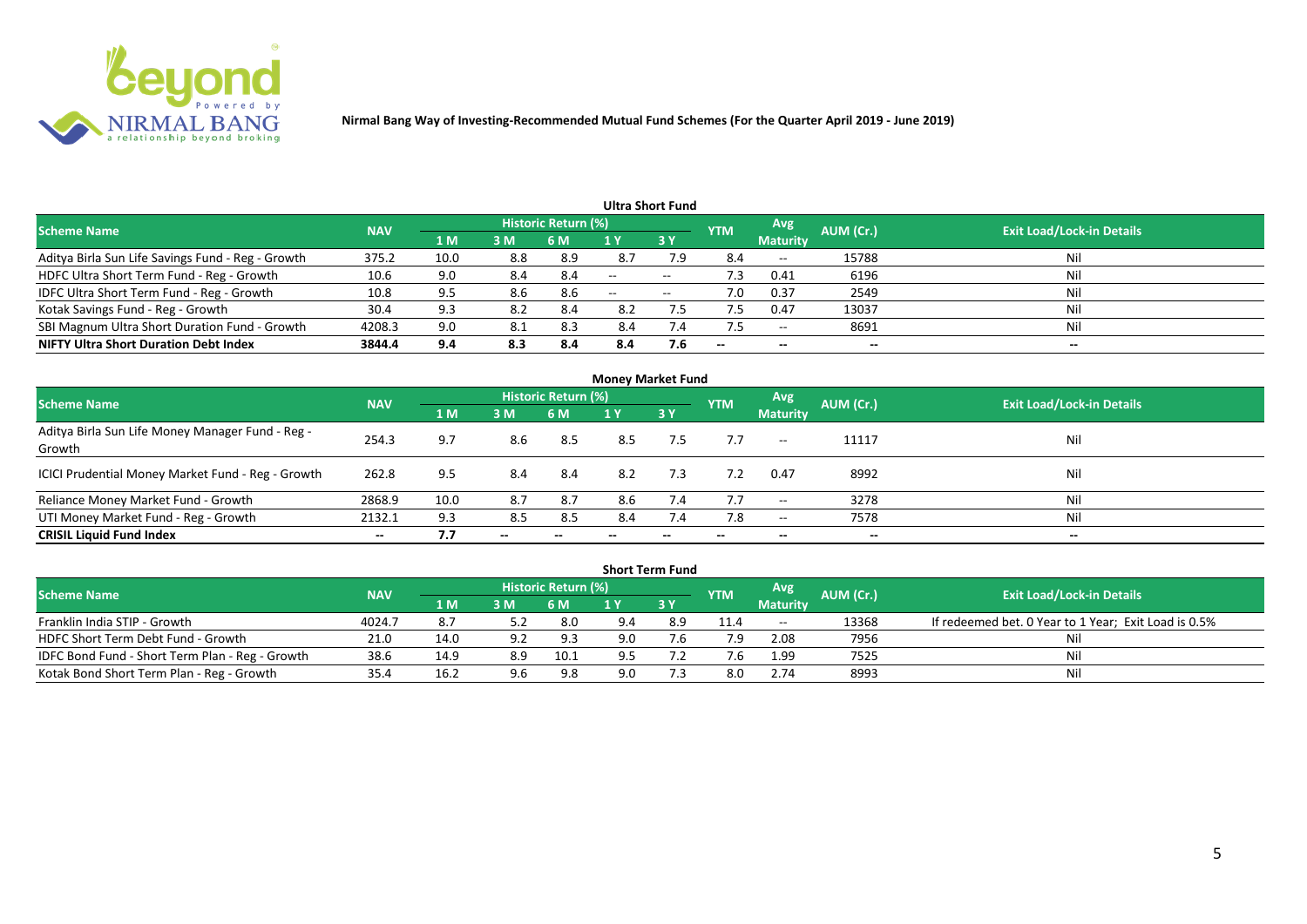

|                                              |            |          |         |                     |        | <b>Low Duration Fund</b> |            |                          |           |                                                                         |
|----------------------------------------------|------------|----------|---------|---------------------|--------|--------------------------|------------|--------------------------|-----------|-------------------------------------------------------------------------|
| <b>Scheme Name</b>                           | <b>NAV</b> |          |         | Historic Return (%) |        |                          | <b>YTM</b> | Avg                      | AUM (Cr.) | <b>Exit Load/Lock-in Details</b>                                        |
|                                              |            | /1 M     | 3 M     | 6 M                 |        | <b>3Y</b>                |            | <b>Maturity</b>          |           |                                                                         |
| DSP Low Duration Fund - Reg - Growth         | 13.5       | $-8.2$   | 0.6     | 4.7                 | -6.4   | 6.8                      | 7.9        | $\overline{\phantom{a}}$ | 2601      | Nil                                                                     |
| Franklin India Low Duration Fund - Growth    | 21.9       | 6.3      |         | 8.2                 | 8.8    | 8.7                      | 10.5       | $\overline{\phantom{a}}$ | 6920      | If redeemed bet. 0 Months to 3 Months; Exit Load is 0.5%                |
| <b>IDFC Low Duration Fund - Reg - Growth</b> | 26.9       | 10.6     | 8.5     | 8.6                 | 8.4    | 7.6                      | 7.3        | 0.80                     | 3571      | Nil                                                                     |
|                                              |            |          |         |                     |        |                          |            |                          |           | If redeemed bet. 0 Month to 3 Month; Exit Load is 3%, If redeemed       |
| UTI Treasury Advantage Fund - Reg - Growth   | 2317.6     | $-127.5$ | $-37.8$ | $-15.6$             | $-4.2$ | 3.4                      | 9.2        | $- -$                    |           | 3048 bet. 3 Month to 6 Month; Exit Load is 2%, If redeemed bet. 6 Month |
|                                              |            |          |         |                     |        |                          |            |                          |           | to 1 Year; Exit Load is 1%                                              |
|                                              |            |          |         |                     |        |                          |            |                          |           |                                                                         |

| <b>Banking &amp; PSU Bond Funds</b>            |            |      |         |                     |      |     |            |                 |           |                                  |  |  |  |
|------------------------------------------------|------------|------|---------|---------------------|------|-----|------------|-----------------|-----------|----------------------------------|--|--|--|
| <b>Scheme Name</b>                             | <b>NAV</b> |      |         | Historic Return (%) |      |     | <b>YTM</b> | Avg             | AUM (Cr.) | <b>Exit Load/Lock-in Details</b> |  |  |  |
|                                                |            | 1 M  | 3 M     | 6 M                 |      | 3Y  |            | <b>Maturity</b> |           |                                  |  |  |  |
| HDFC Banking and PSU Debt Fund - Reg - Growth  | 15.3       | 16.6 | 9.9     | 10.4                | 9.8  |     | 8.3        | 2.68            | 3123      | Nil                              |  |  |  |
| Kotak Banking and PSU Debt Fund - Reg - Growth | 43.2       | 22.5 | 12.0    | 11.1                | 10.4 | 8.0 |            | 4.61            | 1617      | Nil                              |  |  |  |
| UTI Banking & PSU Debt Fund - Reg - Growth     | 14.5       | 18.4 | $-15.2$ | -7.9                | -    |     |            | $- -$           | 175       | Nil                              |  |  |  |

| <b>Corporate Bond Funds</b>                 |            |      |      |                            |      |      |            |                  |                  |                                  |  |  |  |
|---------------------------------------------|------------|------|------|----------------------------|------|------|------------|------------------|------------------|----------------------------------|--|--|--|
| <b>Scheme Name</b>                          | <b>NAV</b> |      |      | <b>Historic Return (%)</b> |      |      | <b>YTM</b> | Avg <sup>'</sup> | <b>AUM (Cr.)</b> | <b>Exit Load/Lock-in Details</b> |  |  |  |
|                                             |            | 1 MZ | 3 M  | 6 M                        |      | 73 Y |            | <b>Maturity</b>  |                  |                                  |  |  |  |
| Franklin India Corporate Debt Fund - Growth | 67.        | 29.7 | 12.6 | 11.5                       | 10.9 | 9.0  | a a        | $- -$            | 870              | Nil                              |  |  |  |
| HDFC Corporate Bond Fund - Growth           | 21.2       | 18.5 |      |                            | 10.1 |      |            | 3.89             | 12321            | Nil                              |  |  |  |
| Kotak Corporate Bond Fund - Std - Growth    | 2513.8     | 13.2 | 9 7  | 9.9                        | 9.0  |      |            | 1.60             | 2037             | Nil                              |  |  |  |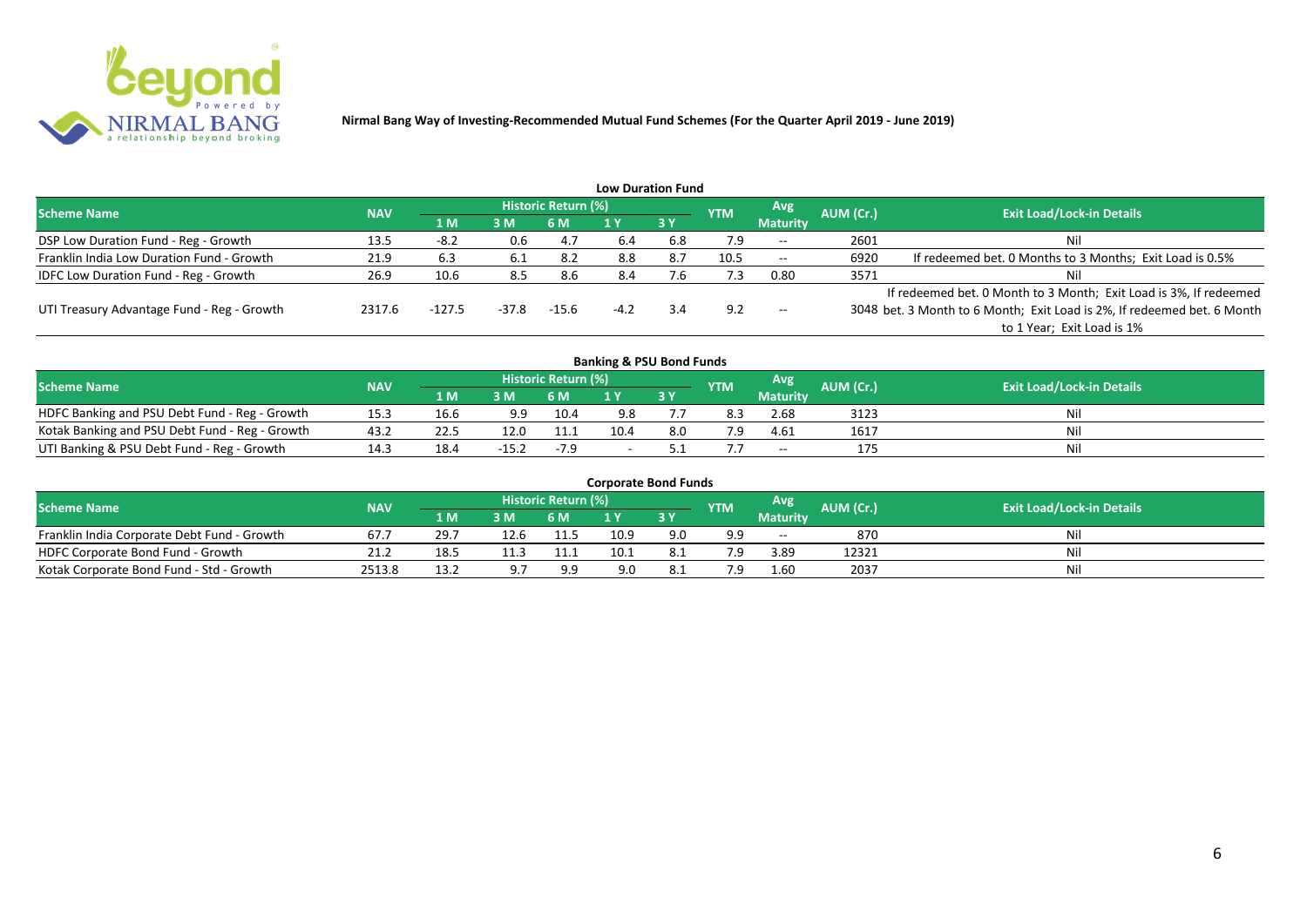

|                                           |            |      |        |                     |     | <b>Credit Risk Funds</b> |            |                 |           |                                                                       |
|-------------------------------------------|------------|------|--------|---------------------|-----|--------------------------|------------|-----------------|-----------|-----------------------------------------------------------------------|
| <b>Scheme Name</b>                        | <b>NAV</b> |      |        | Historic Return (%) |     |                          | <b>YTM</b> | <b>Avg</b>      | AUM (Cr.) | <b>Exit Load/Lock-in Details</b>                                      |
|                                           |            | 1 M  | 3M     | 6 M                 |     | 3Y                       |            | <b>Maturity</b> |           |                                                                       |
|                                           |            |      |        |                     |     |                          |            |                 |           | If redeemed bet. 0 Month to 12 Month; Exit Load is 3%, If             |
| Franklin India Credit Risk Fund - Growth  | 19.6       | 5.2  | 2.6    | 6.3                 | 8.3 | 8.3                      | 11.4       | $-$             |           | 7125 redeemed bet. 12 Month to 24 Month; Exit Load is 2%, If redeemed |
|                                           |            |      |        |                     |     |                          |            |                 |           | bet. 24 Month to 36 Month; Exit Load is 1%                            |
| HDFC Credit Risk Debt Fund - Reg - Growth | 15.5       | 13.5 | 8.7    | 8.3                 | 8.1 | 7.4                      | 9.8        | 2.50            | 15416     | If redeemed bet. 0 Month to 12 Month; Exit Load is 1%, If             |
|                                           |            |      |        |                     |     |                          |            |                 |           | redeemed bet. 12 Month to 18 Month; Exit Load is 0.5%                 |
| Reliance Credit Risk Fund - Growth        | 25.4       | 11.5 | $-3.9$ | 2.7                 | 5.0 | 6.5                      | 11.5       | $- -$           | 8534      | If redeemed bet. 0 Month to 12 Month; Exit Load is 1%                 |
|                                           |            |      |        |                     |     |                          |            |                 |           | If redeemed bet. 0 Month to 12 Month; Exit Load is 3%, If             |
| SBI Credit Risk Fund - Growth             | 29.9       | 13.7 | 3.5    | 6.3                 | 7.3 | 7.2                      | 12.0       | $- -$           | 5397      | redeemed bet. 12 Month to 24 Month; Exit Load is 1.5%, If             |
|                                           |            |      |        |                     |     |                          |            |                 |           | redeemed bet. 24 Month to 36 Month; Exit Load is 0.75%                |

| <b>Dynamic Bond Fund</b>                        |            |       |       |                          |      |           |            |                          |           |                                                         |  |  |  |  |
|-------------------------------------------------|------------|-------|-------|--------------------------|------|-----------|------------|--------------------------|-----------|---------------------------------------------------------|--|--|--|--|
| <b>Scheme Name</b>                              | <b>NAV</b> |       |       | Historic Return (%)      |      |           | <b>YTM</b> | Avg                      | AUM (Cr.) | <b>Exit Load/Lock-in Details</b>                        |  |  |  |  |
|                                                 |            | 1 M   | 3 M   | 6 M                      |      | <b>3Y</b> |            | <b>Maturity</b>          |           |                                                         |  |  |  |  |
| Axis Dynamic Bond Fund - Growth                 | 19.5       | 32.7  | 15.9  | 11.8                     | 11.5 |           | 8.6        | $- -$                    | 135       | Νi                                                      |  |  |  |  |
| ICICI Prudential All Seasons Bond Fund - Growth | 23.6       | 21.0  | 12.9  | 10.2                     |      |           | 8.8        | 4.70                     | 2707      | If redeemed bet. 0 Month to 1 Month; Exit Load is 0.25% |  |  |  |  |
| IDFC D B F - Reg - Growth (Re-Launched)         | 22.9       | 32.0  | 16.1  | 11.0                     | 12.0 |           | 7.7        | 7.43                     | 1962      |                                                         |  |  |  |  |
| Kotak Dynamic Bond Fund - Reg - Growth          | 24.9       | 29.3  | 14.4  | 12.8                     | 12.4 | 9.1       | 8.3        | 6.02                     | 641       | Νi                                                      |  |  |  |  |
| CRISIL Corporate Bond Composite Index*          | $- -$      | $- -$ | $- -$ | $\overline{\phantom{m}}$ |      | $- -$     |            | $\overline{\phantom{a}}$ | $- -$     | $-$                                                     |  |  |  |  |

| <b>Gilt Funds</b>                               |            |        |      |                            |      |       |            |                 |           |                                                     |  |  |  |  |
|-------------------------------------------------|------------|--------|------|----------------------------|------|-------|------------|-----------------|-----------|-----------------------------------------------------|--|--|--|--|
| <b>Scheme Name</b>                              | <b>NAV</b> |        |      | <b>Historic Return (%)</b> |      |       | <b>YTM</b> | Avg             | AUM (Cr.) | <b>Exit Load/Lock-in Details</b>                    |  |  |  |  |
|                                                 |            | '1 M / | 3 M  | 6 M                        | 1 Y  | 7 3 Y |            | <b>Maturity</b> |           |                                                     |  |  |  |  |
| IDFC G Sec Fund - Invt Plan - Reg - Growth (Re- | 23.1       |        | 22.6 |                            |      |       |            |                 |           |                                                     |  |  |  |  |
| launched)                                       |            | 39.6   |      | 14.3                       | 14.7 | 9.1   |            | 7.99            | 372       | Nil                                                 |  |  |  |  |
| Reliance Gilt Securities Fund - Growth          | 25.8       | 37.9   | 20.3 | 13.6                       | 14.0 | 9.8   | 7.8        | $- -$           | 975       | If redeemed bet. 0 Day to 7 Day; Exit Load is 0.25% |  |  |  |  |
| UTI Gilt Fund - Growth                          | 42.1       | 30.6   | 18.9 | 11.8                       | 11.0 | 9.6   |            | $- -$           | 511       | Nil                                                 |  |  |  |  |